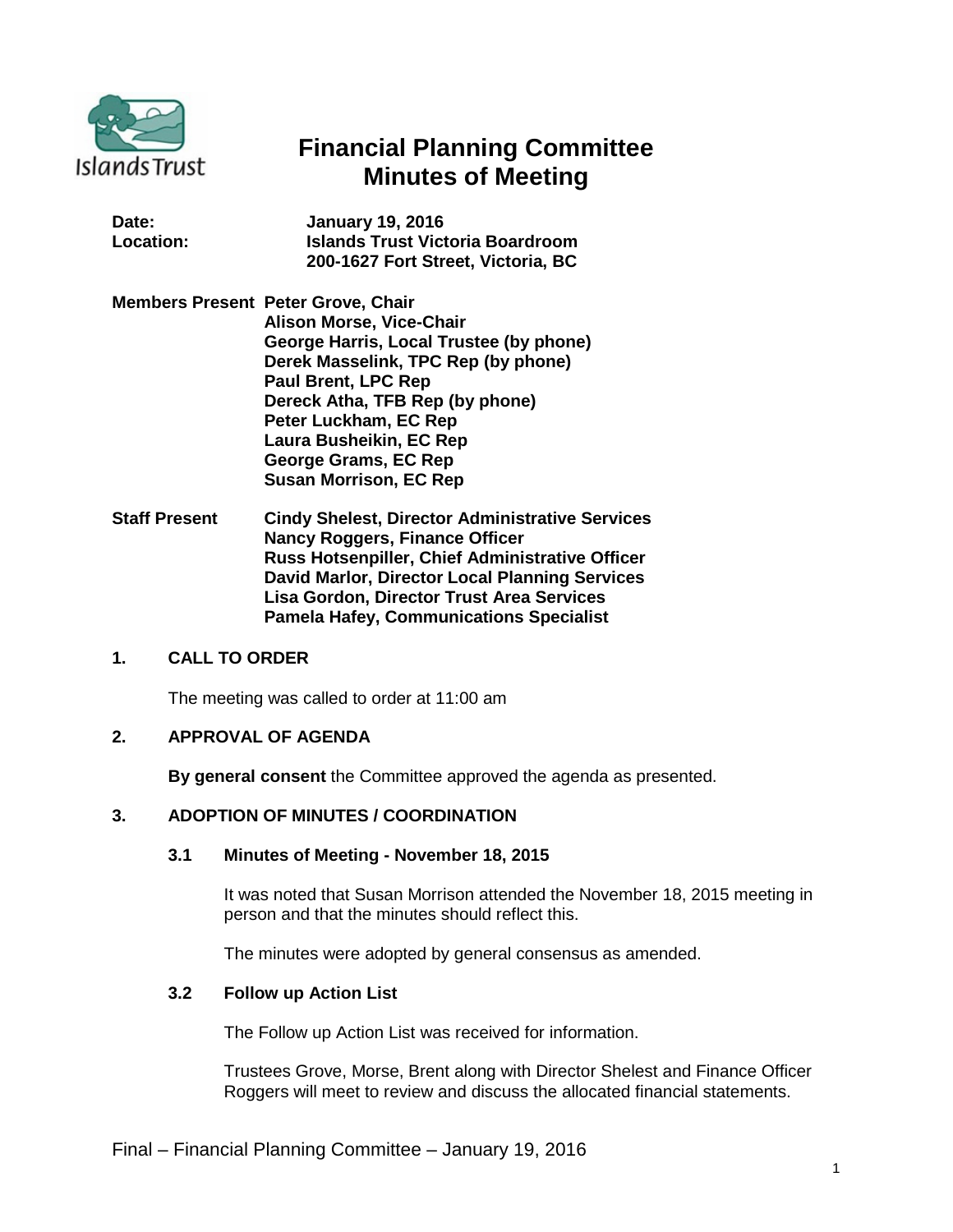## **4. BUSINESS**

## **4.1 General Discussion 2016/17 Budget**

Director Shelest advised changes to budget since November, 2015 as follows:

- Reduction to the Victoria Office move budget as requested at December Trust Council;
- Bowen calculation has been reviewed and discussed with Bowen Municipality representatives.

Director Shelest advised that Non market growth numbers were received from BC Assessment and that the Non market growth will be adjusted. Adjustments will be reflected on the budget that comes back to the Committee at their March  $2^{nd}$  meeting.

The Committee requested that some of the accounts be consolidated on the budget spreadsheet to be included in the budget consultation package.

Trustee Harris arrived at 11:30 by phone

## **FPC-2016-001**

It was MOVED and SECONDED that in respect of the budget materials for public consultation that the Financial Planning Committee include the 2014/15 actual numbers as a fourth column and the 2014/15 budget as a fifth column.

#### **CARRIED**

Trustee Masselink and Busheikin opposed

The Committee requested that some accounts on the budget be consolidated and renamed to provide summary information in the budget consultation package.

## **4.2 2016/17 Budget - Public Consultation documents**

Director Gordon gave an overview of the public consultation documents. She also advised how documents will appear on the website. Ads will appear starting Monday, February 26, 2016.

The Committee reviewed the public consultation documents and request various changes.

Adjourn at 12:10 pm for lunch

Reconvene at 12:32 pm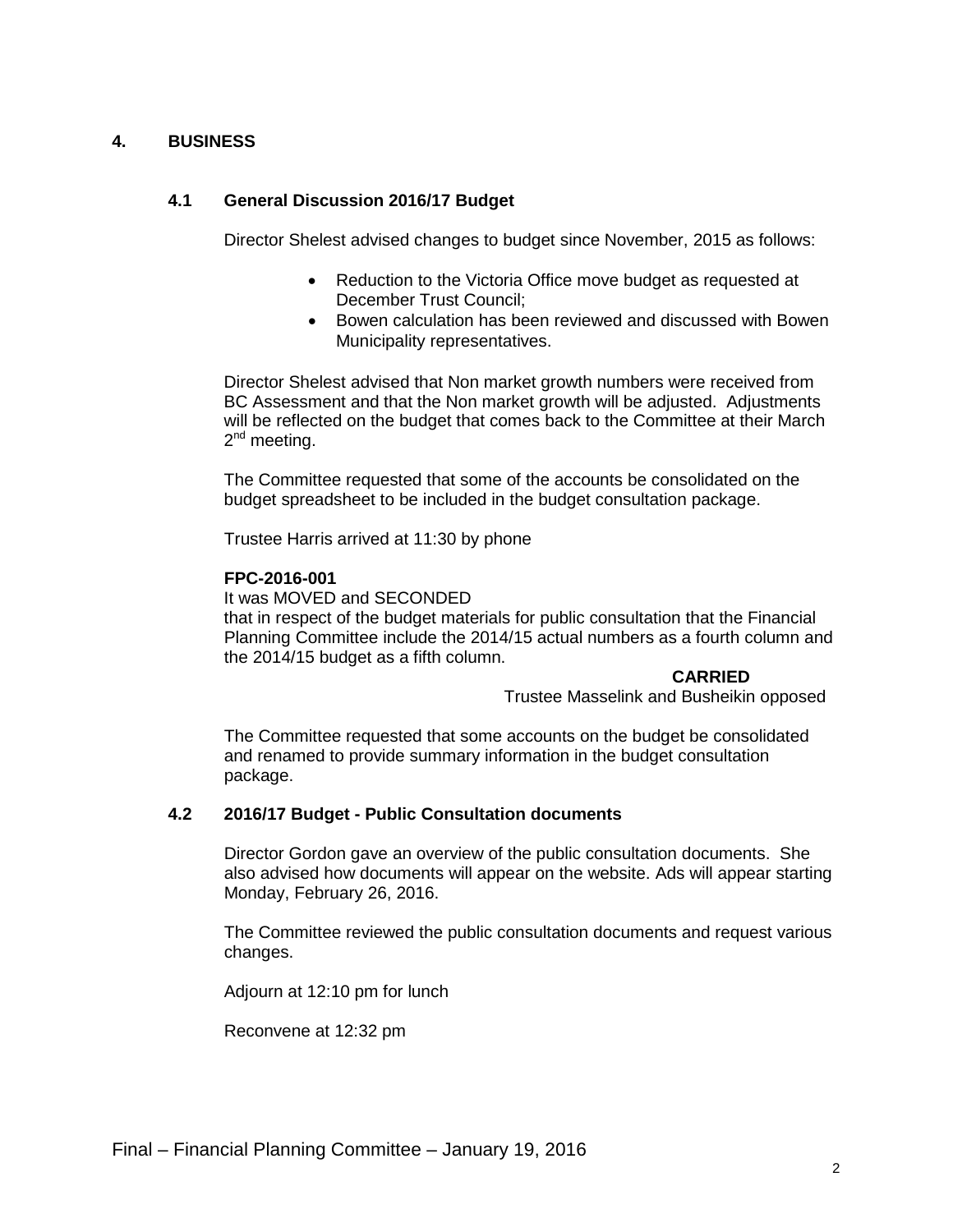## **FPC-2016-002**

It was MOVED and SECONDED that the Financial Planning Committee approve the attached public consultation package as amended.

#### **CARRIED**

#### **FPC-2016-003**

It was MOVED and SECONDED that the Financial Planning Committee approve the draft procedure for responding to public input to Trust Councils budget process.

#### **CARRIED**

## **4.3 Briefing Lasqueti, Denman, Gabriola, and Gambier Island LTC budgets for the 2015/16 fiscal year**

The document was received for information.

#### **4.4 Adaptation Principles and Objectives Approved in Principle by Trust Council**

Director Shelest advised that the adaptation principles and objectives was approved in principle by Trust Council and that it is now on the FPC agenda for information.

#### **5. NEW BUSINESS**

Trustee Grams asked how the gap between Salt Spring Island's contribution versus the services they receive and governance issue will be dealt with in the event that there is no Salt Spring Island incorporation. He was advised that Trust Council had referred these issues to the Executive Committee by resolution at the December, 2015 Trust Council meeting.

Chief Administrative Officer Hotsenpiller advised that a business case would be presented at the March 2, 2016 Financial Planning Committee Meeting about the funds allocated in the 2015/16 budget for First Nations consultation showing how staff were recommending moving forward.

Trustee Luckham advised that the KPMG information systems audit report would be coming to the March, 2016 meeting. He advised that the Committee would need to determine if there would be financial impacts to the recommendations made by KPMG for possible inclusion in the 2016/17 budget.